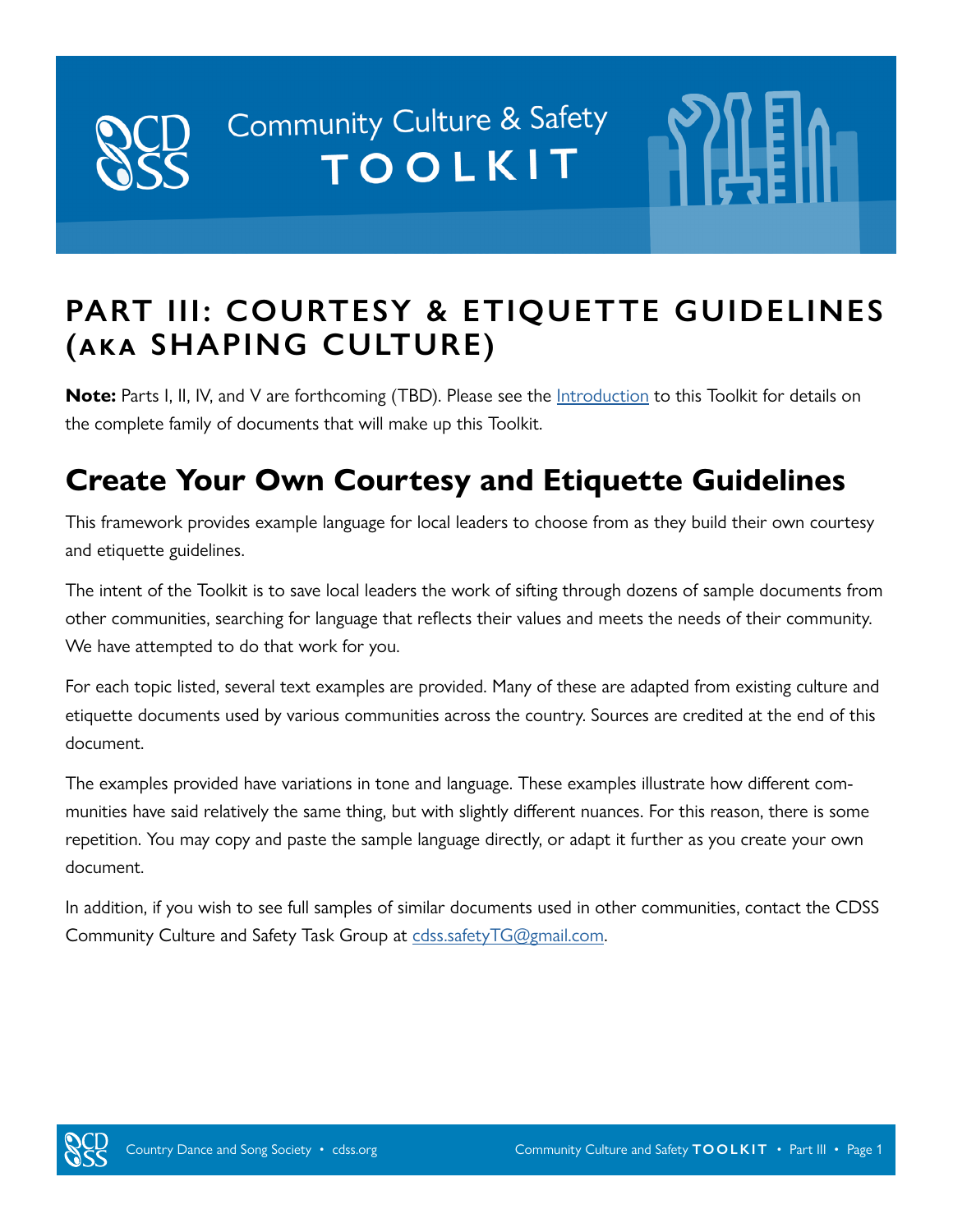# **TABLE OF CONTENTS**

This serves as a potential outline for creating your own document that can help guide your community.

| <b>Introductory Language</b> |                                     | 3              |
|------------------------------|-------------------------------------|----------------|
|                              | <b>Communication</b>                | 4              |
| ٠                            | General                             | 4              |
|                              | Preventing unsafe interactions -    |                |
|                              | catching problems before they grow  | 4              |
|                              | • Before each dance                 | 4              |
|                              | • During each dance                 | $\overline{4}$ |
|                              | • Responding to feedback            | 4              |
|                              | <b>Dance Atmosphere</b>             | 5              |
|                              | General                             | 5              |
|                              | • Community statement at the door / |                |
|                              | promoting group welfare             | 5              |
|                              | • Eye contact                       | 5              |
|                              | • Flirtation                        | 6              |
|                              | • Respecting space                  | 6              |
|                              | • Basic body mechanics /            |                |
|                              | developing dance technique          | 6              |
|                              | • Flourishes                        | 7              |
|                              | • Asking people to dance /          |                |
|                              | responding to invitations           | 7              |
|                              | • Asking                            | 7              |
|                              | • Responding                        | 7              |
|                              | <b>Issues</b>                       | 7              |
|                              | • Roles                             | 8              |
|                              | • Offering to help others           | 8              |
|                              | • Learning advice for new dancers   | 8              |
|                              | • Mistakes in the dance             | 9              |

*Definitions for the following terms are included in the [Introduction](https://cdss.org/images/documents/ccs-toolkit/CCS-Toolkit-Introduction.pdf) to this Toolkit:*

- 
- **• Courtesy Respect**
- **• Etiquette Safety**
- 

| <b>Inclusivity</b> |                                            | 10 |
|--------------------|--------------------------------------------|----|
|                    | Health, hygiene, and related accessibility |    |
|                    | <b>issues</b>                              | 10 |
|                    | • Health                                   | 10 |
|                    | • Illness                                  | 10 |
|                    | • Hygiene                                  | 10 |
|                    | • Scent / chemical sensitivities           | 10 |
|                    | Awareness of physical abilities            | 11 |
|                    | • Accommodating those who need it          | 11 |
|                    | • Don't try to be helpful when it's        |    |
|                    | not needed                                 | 11 |
|                    | <b>Eliminating Emotional Barriers</b>      | 11 |
|                    | • Insensitivity and harassment             | 12 |
|                    | • Welcoming marginalized populations;      |    |
|                    | being aware of and avoiding                |    |
|                    | microaggressions                           | 12 |
|                    | • Body comments                            | 13 |
|                    | • Gender language                          | 13 |
|                    | • Other microaggressions                   | 13 |
|                    | • Booking ahead                            | 14 |
|                    | • Singles welcome                          | 14 |
|                    | • Attitude                                 | 14 |
|                    | • Promoting a culture of consent           | 15 |
|                    | • Take care of yourself                    | 15 |
|                    | Comfort with close proximity<br>$\bullet$  | 15 |
|                    | <b>Eliminating Socioeconomic Barriers</b>  | 16 |
|                    | • Cost of admission                        | 16 |
|                    | • Expectations for footwear & clothing     | 16 |
|                    | Transportation                             | 16 |
|                    | <b>Dealing with Problems</b>               | 17 |
|                    | Reporting                                  | 17 |
|                    | Encouraging reporting                      | 17 |
|                    | <b>Response to reports</b>                 | 17 |
| <b>References</b>  |                                            | 18 |

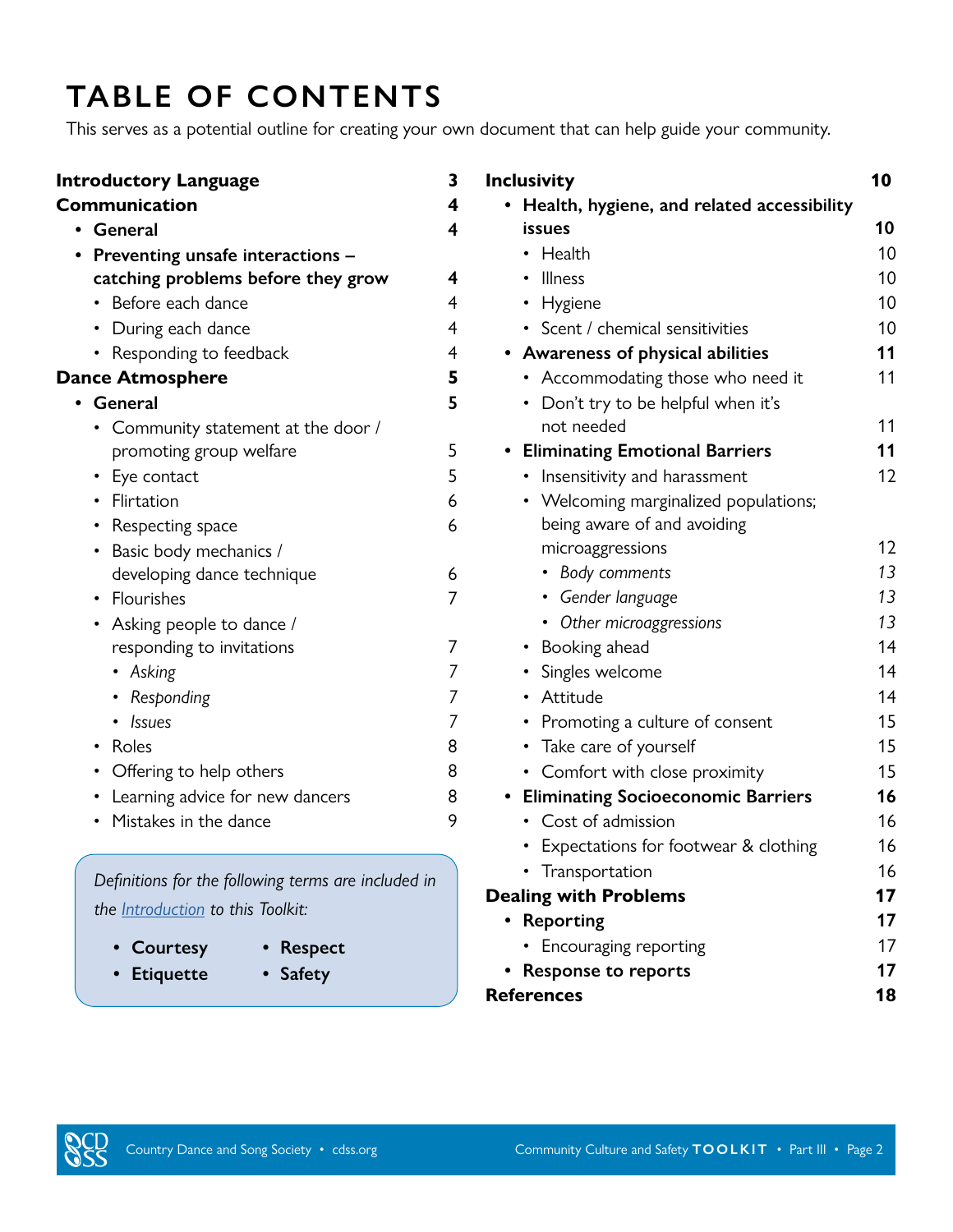# <span id="page-2-0"></span>**COURTESY AND ETIQUETTE GUIDELINES**

### **Introductory Language**

- Everyone plays a role in building community—dancers, organizers, musicians, leaders, spectators, and more! In order to provide a welcoming environment, driven by inclusivity and the opportunity to leave a meaningful impact on the people brought together, we depend on you to support this goal.
- <span id="page-2-1"></span>• The dance community tries to be welcoming to all and relies on everyone to support that goal.

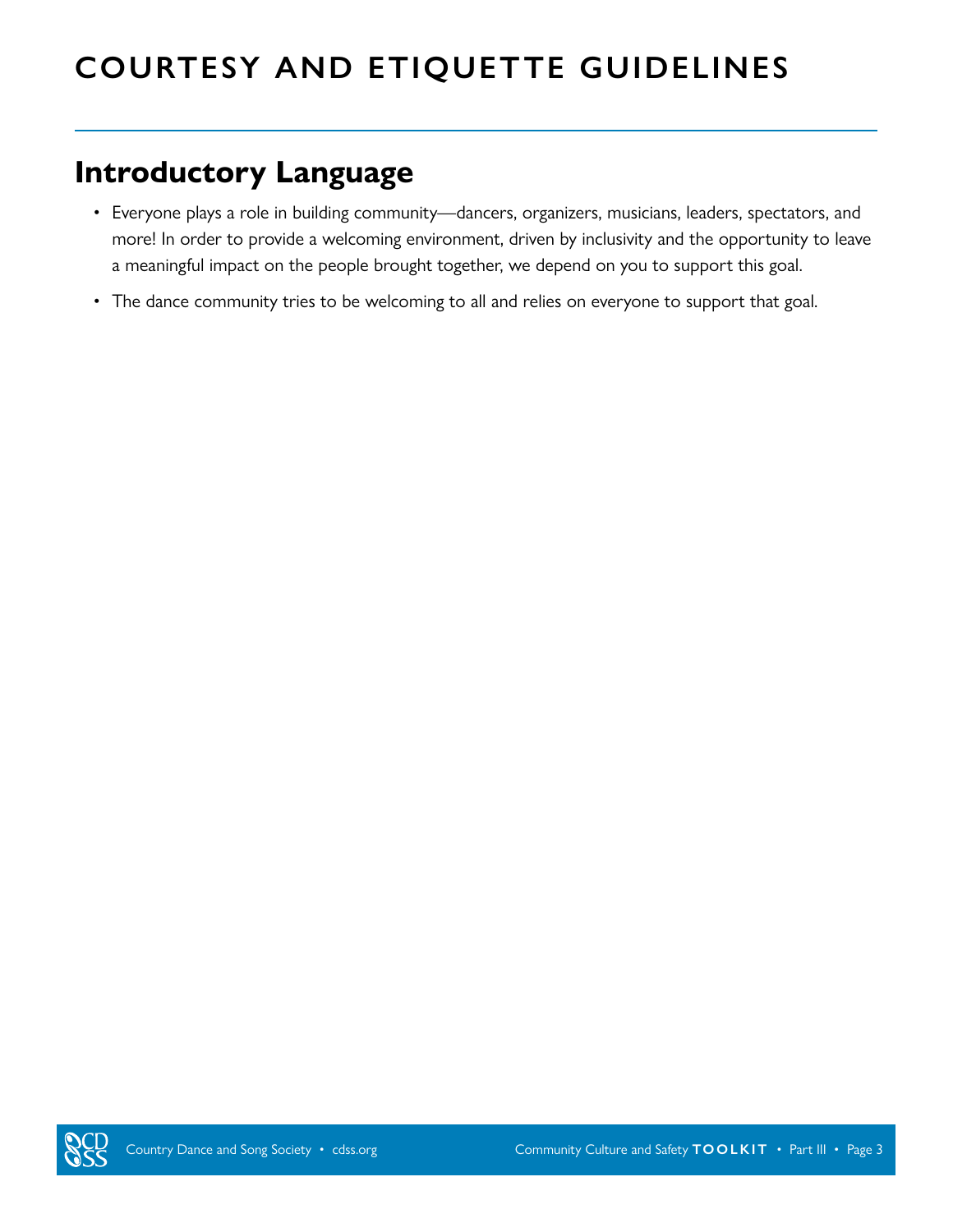# <span id="page-3-0"></span>**Communication**

### *General*

We are all constantly learning and evolving as dancers and members of the dance community. We can do this best if we have an open dialogue with each other about dancing!

### *Preventing unsafe interactions – catching problems before they grow*

#### **Before each dance**

- Check in with your partner every now and then. Everyone is different. We have varying physical abilities, we get dizzy from different things, we have different preferences, we are strong (or not) in different places, etc. Because of these differences, we can't accurately guess how our dancing feels to our partners; the only way to know for sure is to ask.
- Ask questions of your dance partners and people in your circle. For example:  $D: D$

| LJID!                 |  |
|-----------------------|--|
| Is it OK if I         |  |
| How do you feel about |  |

#### **During each dance**

- If someone is doing something you don't like, it's okay to tell them by saying, "Stop!" or "I don't like twirls," or "Please move your hand towards the center of my back," or "You're swinging too close."
- If you encounter a painful or uncomfortable situation in the middle of the dance, saying a firm "Ouch," "No," or "Stop that" can be the quickest way to indicate a problem. If you feel that you are in immediate danger, **you have the right to leave the line.** You are more important than the dance.
- Be aware of and respect the physical needs, skill level, and energy of your partners and neighbors as you dance.
- Non-verbal communication: Be aware of signals from your partner that they may not be enjoying something. Pay attention to body language and facial expressions. If someone pulls away, it suggests they don't like being so close. Respect their unspoken feedback.

#### **Responding to feedback**

- If anyone asks you to stop doing something, apologize and stop doing it.
- "So sorry; thanks for telling me."

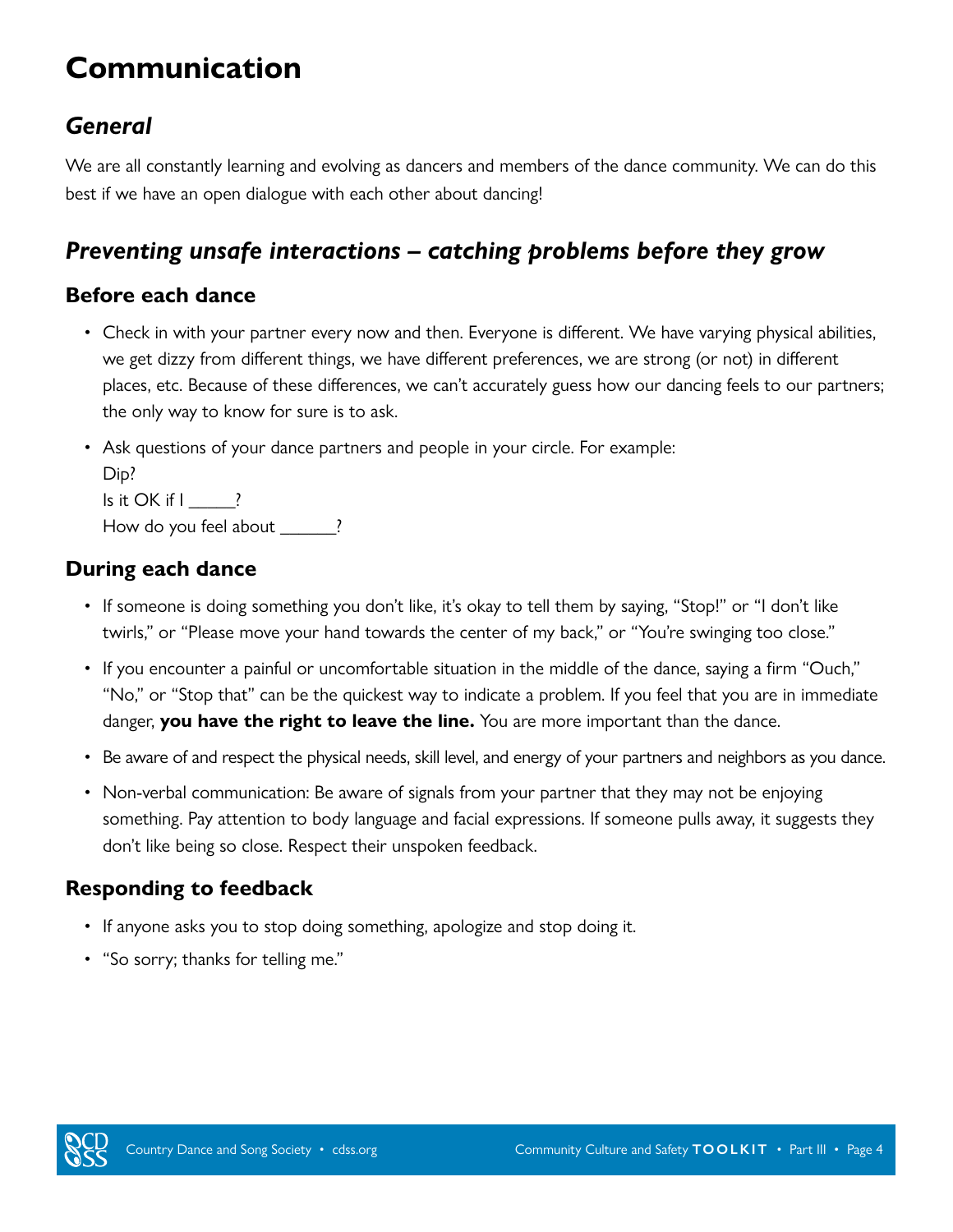# <span id="page-4-1"></span><span id="page-4-0"></span>**Dance Atmosphere**

### *General*

#### **Community statement at the door / promoting group welfare**

- We're all here to have fun. Be aware of and respect the physical needs, skill level, and energy of your partners and neighbors as you dance. Try not to be judgmental; hold your tongue even if you *feel* judgmental.
- Support community culture and avoid being cliquish. For the most part, try not to book ahead. Just turn to whoever is closest or look to the sidelines to find a partner.

#### **Eye contact**

- Eye contact can be fun, but keep it light. Remember that your partner's comfort zone may be different from yours. Err on the side of being respectful.
- Eye contact is fun except when it isn't. On moves like swing and allemande, eye contact helps avoid dizziness. If it's uncomfortable for you, look at a shoulder, ear, or forehead.
- Smiling and eye contact are part of the fun, but refrain from predatory or intimidating behavior.
- While eye contact is encouraged in most social dancing and can help with dizziness when turning, if it makes you uncomfortable, don't feel forced. Always communicate with other dancers if you need to dance differently. If turning, or in a closed couple position, you can look at your partner's ear or shoulder.
- Be sensitive to personal and cultural differences about eye contact. Don't force or judge.



Thanks to Bruce Hamilton for this *New Yorker* cartoon by Charlie Hankin.

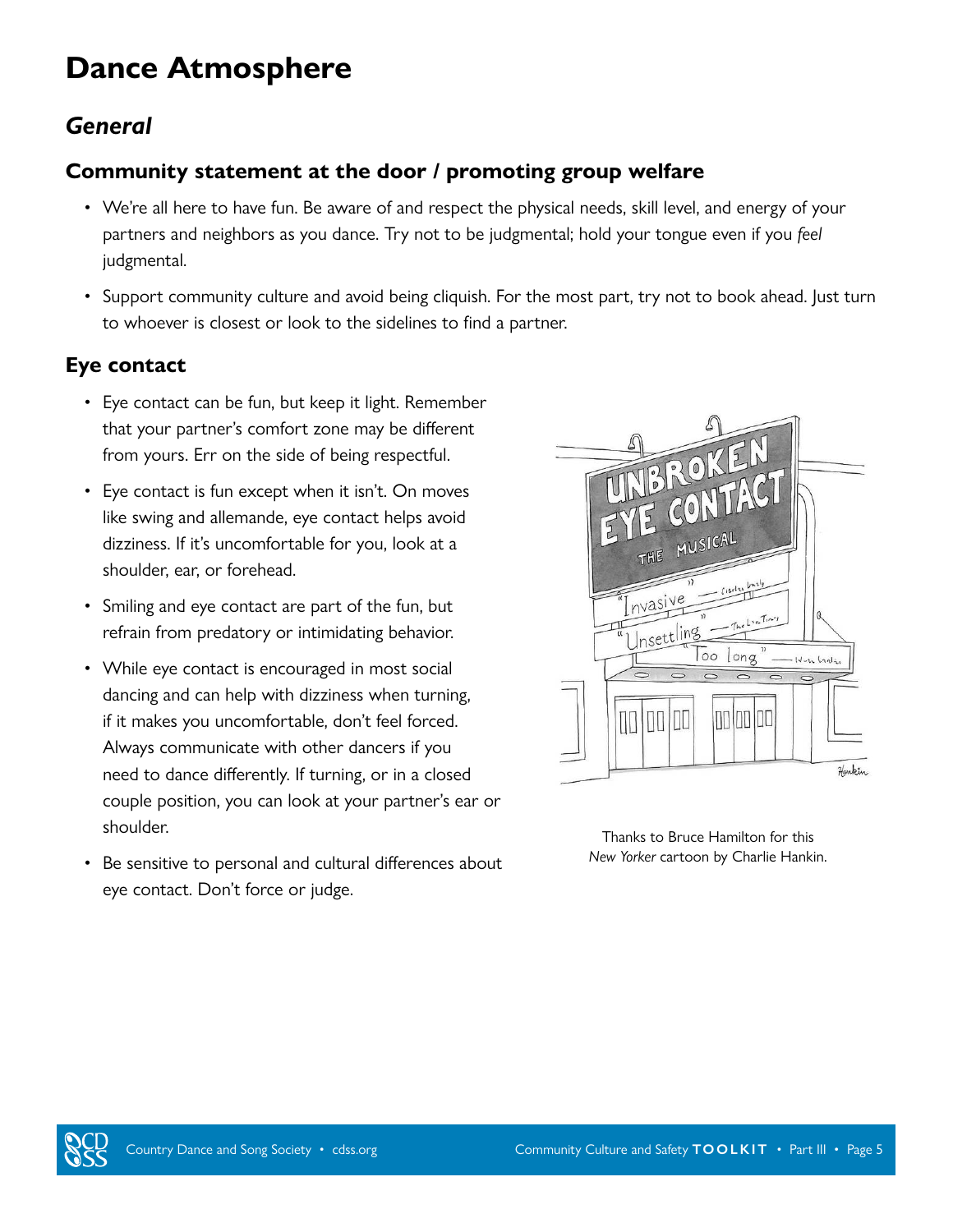#### <span id="page-5-0"></span>**Flirtation**

*Advice to organizers: Keep in mind that a number of people in our community want to connect with others but may not be skilled in the nuances. We cannot expect people to "read" their partner's comfort zone in every case, but we can expect people to read and understand rules and norms if clearly stated. Try to encourage a culture of offering direct feedback and gracious acceptance of feedback.*

- While flirtation is often part of social dancing, it can make dancers uncomfortable and is not an essential part of our styles of social dancing. Please limit flirtation to dancers who are known to you and with whom you have built a rapport! If you're at all unsure, ask!
- Flirtation can be fun, but also off-putting. It is important to build rapport with each and every individual partner or neighbor before you add flirtations beyond standard dance moves.
- Consider who might be watching—children, your grandmother, a potential employer.

#### **Respecting space**

- While our dancing is often exuberant and fast moving, dancers should never be out of control. Always dance with the safety and comfort of other dancers in mind. There is a fine line between playful shenanigans and interference with others.
- Respect people's space. For example, if you like swinging in a close embrace, ask your partner/neighbor if they enjoy this too before initiating such a swing. If you see a person do this with someone else, it still doesn't mean they want to do it with everyone—ask!
- Be sure to keep your dancing within your "designated" dance space; don't invade others' space with wild moves.

#### **Basic body mechanics / developing dance technique**

*Advice to organizers: We recommend that your beginner lessons include basic body mechanics for dancers. This is as important as what the moves are called and where to go when. These basics build community, help prevent injury, encourage dancers to develop their technique, and make dancing more fun for everyone. Teaching the concept of shared weight is particularly vital. [If you would like tips towards crafting a strong beginner lesson](https://www.cdss.org/resources/resource-portal/callers#supporting-new-dancers)  [and on dance technique, look here.](https://www.cdss.org/resources/resource-portal/callers#supporting-new-dancers)*

- Support your own weight. Connect with other dancers with equal and opposite tension: this is the concept of shared weight, which is a critical dance skill. Guide others, rather than dragging them. Lead firmly but gently.
- Use open-handed grips that are held together by the tension and input of both dancers; avoid grips that squeeze or encircle another person's thumb, hand, wrist, or body in a way they can't escape.

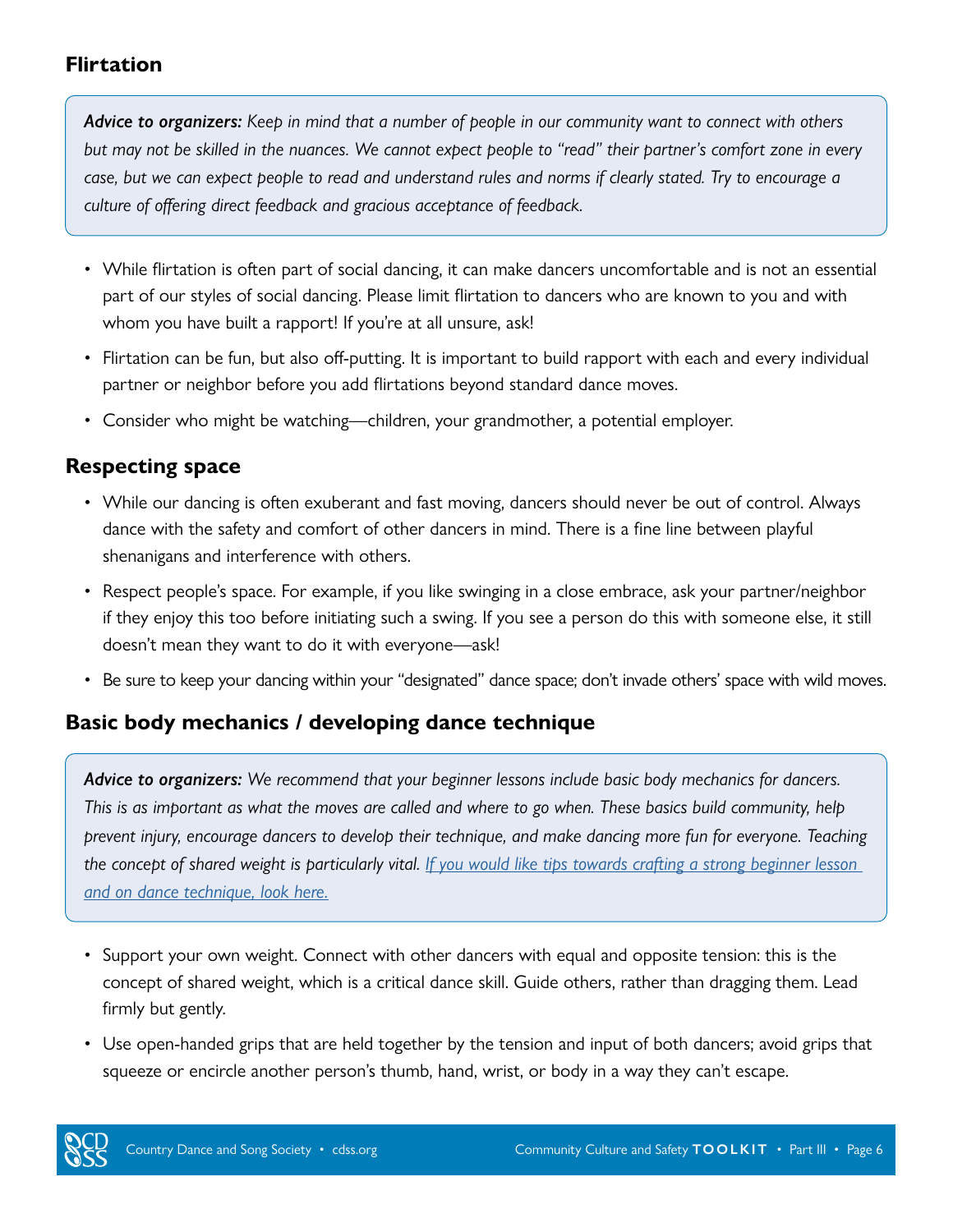#### <span id="page-6-1"></span><span id="page-6-0"></span>**Flourishes**

Flourishes (e.g., twirls, spins, swing variations) are optional embellishments. We recommend waiting to add flourishes until you have learned the basic mechanics. This will help avoid injuries.

- Listen to your partner for what they may need from you, e.g., not too many twirls or no twirls at all. Ask and receive verbal consent before doing anything with a partner/neighbor beyond the moves of the dance as taught by the caller.
- Dipping or lifting your partner on a crowded dance floor can be unsafe for you, your partner, and others around you. Please make sure your partner is willing, and the moves can be executed safely and on time ("When in doubt, leave it out!"). Many local dances don't allow dipping and lifting.
- Each dancer has both the right and the responsibility to maintain control of their body. Do not lift another dancer off the floor. Do not lift children. Do not dip people without their explicit permission.

#### **Asking people to dance / responding to invitations**

Historically, some dancers were taught that they must sit out if they decline a dance. This is no longer expected. As our norms evolve, we strive to balance consent and safety with care for inclusion and community.

#### *Asking*

- Anyone may ask anyone to dance.
- If someone refuses your invitation to dance, just say "okay!" and then find another partner.
- Ask a partner kindly. Accept their answer cheerfully. If you are repeatedly declined by a prospective partner, it is best to give them space.
- It's nice to check the sidelines for people who weren't dancing the last dance but would like to dance the next one.

#### *Responding*

- You are always free to say no when someone asks you to dance. You don't have to give a reason; you can just say "No, thank you."
- Feel free to decline a dance with someone with whom you feel uncomfortable. If you would prefer not to dance with them, a simple "no thanks" is appropriate. We encourage you to dance with a variety of people both new and familiar, but your safety and comfort come first.

#### *Issues*

- Persistently ignoring or challenging another dancer's expressed wish to not interact during the course of an evening is harassment and is not acceptable.
- If someone has declined to dance with you, the etiquette in some communities is not to ask that person again that same night. If they would like to dance with you, they can come ask you—it's their turn to do the asking.

*Advice to organizers: "It's okay to say no" is the bottom line for safety purposes. However, etiquette is nuanced; we hope leaders will encourage kindness in this context. See* **["Inclusivity"](#page-8-0)** *below. More resources will be forthcoming regarding these nuances. It's worth discussing within your community.*

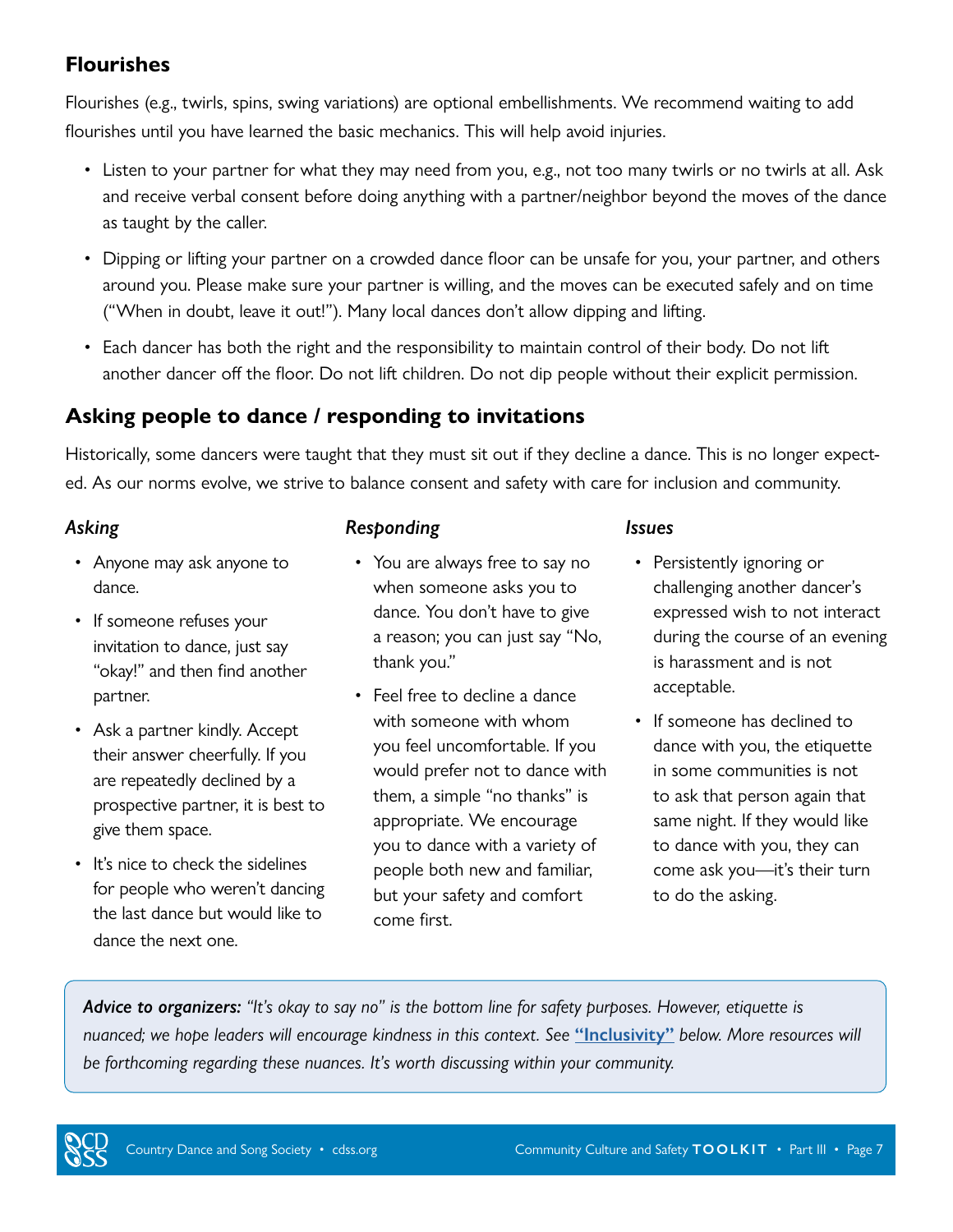#### **Roles**

*Coming soon: Sensitive Topics: Dance Roles, Gender, and Language. Check back for a more detailed resource on this issue. Meanwhile, these ideas address this issue in a general way:*

- You may dance whichever role you prefer: gent/lady, right/left, lark/robin, etc.
- Our dance roles are just that—a role, not an identity. Gender identity does not matter in choosing a partner. Anyone can ask anyone. In many communities, it is common to dance either role. Some folks dance one role or the other for a whole dance; some dancers switch back and forth during the dance (but this is more challenging). Many beginners find it easier to pick one role and stick with it for a while.
- You should trust that the dancer coming towards you is dancing the role they chose and respond with the called moves for your role.
- Be aware that the dancer coming at you may be dancing in their intended role or may be a beginner who needs help. (Note: Some communities use visual cues, such as wristbands or neck ribbons, to identify who is dancing which role.)
- Be aware that it is common for any gender to dance either role. It can be helpful to point beginners to their intended position if they are inadvertently switched. At the same time, experienced dancers may be "switched" on purpose and do not want to be doubted or corrected. It is a fine line to balance, whether to attempt to be helpful or not. Consider a quick inquiry: "are you on the left on purpose?" Or let them know, "I'm the robin."

#### **Offering to help others**

- Help new dancers listen to the caller, especially during the walk-through. The best dancers help others by gesturing: reaching out for their hand in a clear definitive way, gently guiding in the correct direction to go, indicating the correct path or spot on the floor, etc.
- Be mindful that new-to-you faces may not be new dancers. Don't assume they need help. This applies to children as well as adults! Treat children with the same respect as adults; don't be condescending.
- Help all dancers listen to the caller by being attentive to the caller yourself. Refrain from conversation. Assist people by gesturing in a friendly manner. Please see ["What to Do When You're Not the Caller"](https://drive.google.com/file/d/18nXsP5k1oQOsecvD64Q6d9vCp1MOAv5T/view) by Bruce Hamilton.

#### **Learning advice for new dancers**

- Most importantly, pay attention to the caller!
- Watch and follow others, but listen to the caller. The best dancers will help beginners through gentle gestures, rather than talking over the caller. See if you can adjust your movement accordingly.
- It is courteous to everyone to refrain from conversation when the caller is talking.
- If you can't hear the caller, it's okay to let your chatty neighbors know.

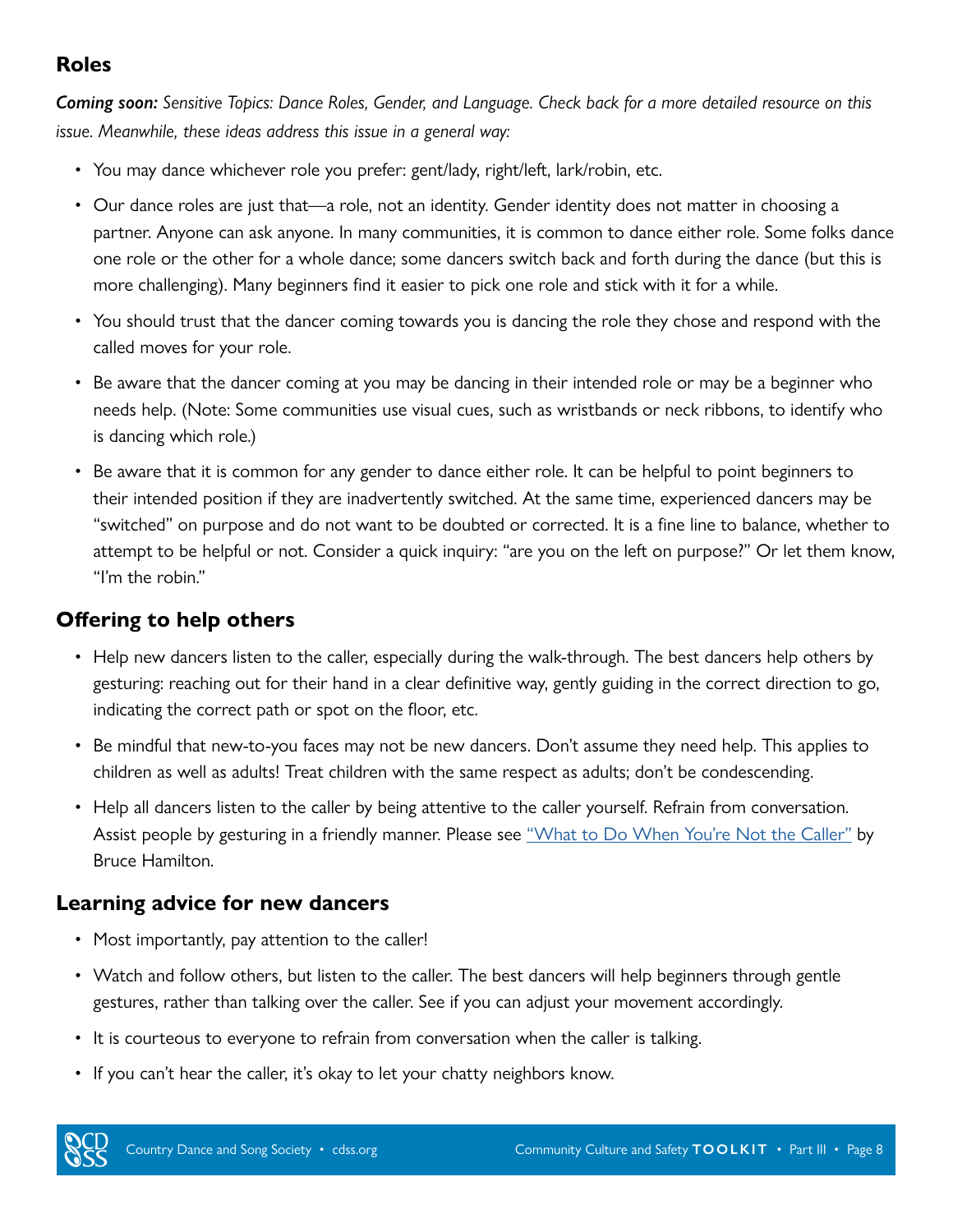#### **Mistakes in the dance**

- It's only a dance. Just have fun. Mistakes happen, and the dance goes on.
- <span id="page-8-0"></span>• Don't fret if you get mixed up. Smile and keep moving. As you gain experience, you will learn strategies for recovering from mistakes. If things really unravel, just take a breath and get in place for your next neighbors and you'll be back on track.

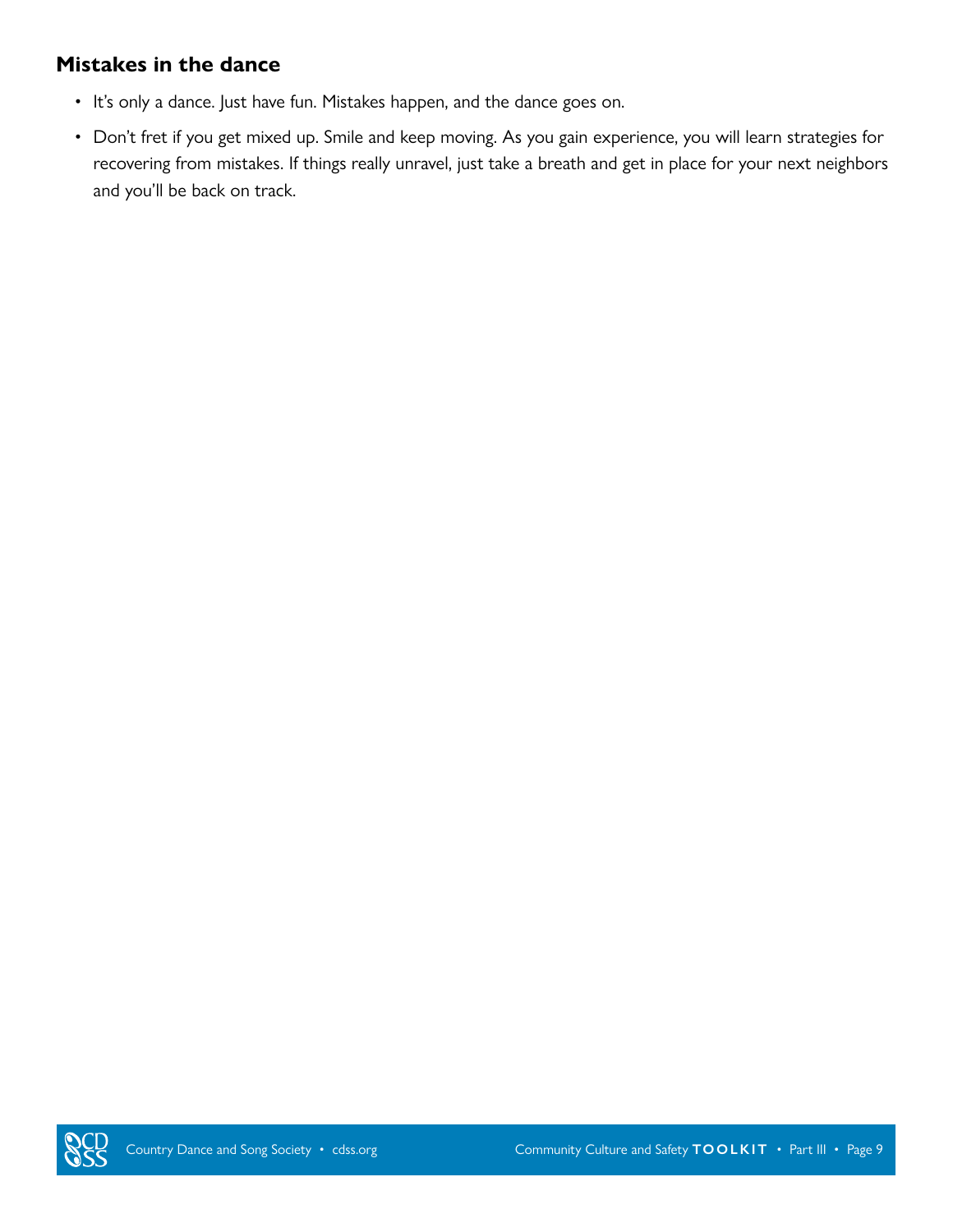### **Inclusivity**  *(See also the "[Inclusivity](https://www.cdss.org/resources/resource-portal/inclusivity)" section of the CDSS Resource Portal)*

### <span id="page-9-0"></span>*Health, hygiene, and related accessibility issues*

*(Note: These guidelines are culled from samples that were written pre-Covid. Adapt as necessary for changing times.)*

#### **Health**

- Hand contact during dancing can pass germs. Please be sure to wash your hands often, and/or use hand sanitizer.
- Be careful not to touch your face or eat until after you've washed your hands.

#### **Illness**

• Please stay home from dance events if you have any symptoms of illness or think you may have been exposed to anyone who is ill. Better safe than sorry. Dances can be powerful vectors for spreading contagion.

#### **Hygiene**

- Because dancing involves close contact, please be sure you have bathed recently, wear clothes that are relatively fresh, avoid scented products, etc., so as not to offend anyone.
- Contra dancing is a physically vigorous activity, and keeping clean and dry can be a challenge. Please be sure your own body and clothing are clean. As a courtesy, consider bringing a hand towel or fresh shirts.
- Sweating intensifies scents, so please avoid using scented products.

#### **Scent / chemical sensitivities**

- Please do not wear scented products to our dance events. Some people are allergic or have severe chemical sensitivities. Even small amounts of scent become very intense when we sweat during activity.
- Some of our dancers are hypersensitive or allergic to scented products such as perfume, after-shave, or cologne. Even scented deodorants, laundry, and hair products will cause an adverse reaction. Please do not wear scented products of any kind to a dance.
- All \_\_\_\_\_\_\_ events are fragrance-free (e.g., all Mayberry contra dances are fragrance free). Please avoid aftershave, perfume, tobacco, and all other scented products. This will improve the atmosphere for the significant number of dancers who have severe reactions to such products.

*Note to organizers: Please see additional resources for deeper discussion of chemical sensitivities, including a list of unscented products that some highly sensitive folks have found acceptable.*

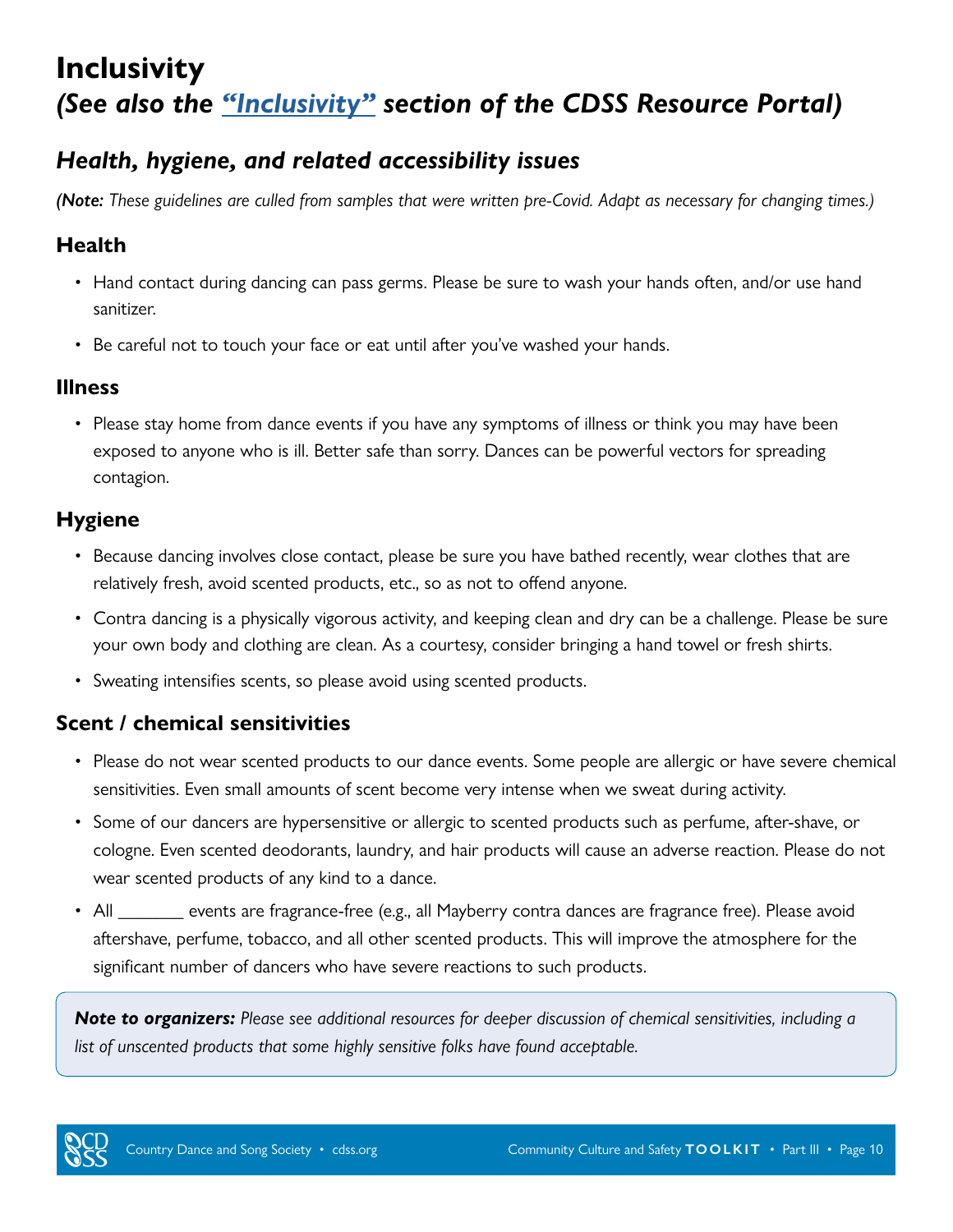### *Awareness of physical abilities*

#### **Accommodating those who need it**

- Individual dancers vary in their ability to move on the dance floor, from highly agile to limited mobility, so it is important to be aware of the dancers around you and accommodate individual differences as needed.
- Consider that some physical challenges are not obvious. Be aware if your partner has any limitations.
- It's our culture to communicate with each other a lot! We encourage dancers to ask and inform each other about any physical limitations and to accommodate each other as needed, graciously.
- We aim to be welcoming to everyone. This includes participants with any ability/disability. You may encounter dancers who are blind or deaf, dancers who use crutches, a wheelchair, an oxygen tank, etc. Feel free to ask them what they need, if anything, and enjoy their company.

#### **Don't try to be helpful when it's not needed**

- Be aware that other dancers may be modifying their movements to accommodate their individual situations; trust that dancers know their own bodies and needs.
- If someone is skipping moves or taking other shortcuts without disrupting the dance, presume they have a reason for doing so and don't try to "fix" them.

### *Eliminating Emotional Barriers*

*Advice to organizers: Vocabulary matters! In everything you say—written or oral—take care to use vocabulary that welcomes the diverse community you seek to engage (welcome poster, dance instructions, code of conduct, ...). For example: saying he/she/they rather than just he/she conveys sensitivity to gender diversity. Similarly, calling college students "young adults" conveys more respect than calling them "kids."*

*Anti-oppression or diversity, equity, and inclusion training is available from other organizations. For more information, search online to find a provider that suits your needs.*

*Consider possible efforts to intentionally engage underrepresented populations—promote or increase diversity (age, ethnic, etc.).*

*Some communities display posters or other visuals ("Everyone is welcome here!") to convey openness to newcomers and to remind regulars that this is a core value of the community.*

*The CDSS Educators Task Group is working on advice to organizers related to awareness of racism in many traditional songs and tune names. The Cultural Equity Task Group is working on larger equity issues within our community. For more information, please contact office@cdss.org to reach the appropriate people.*

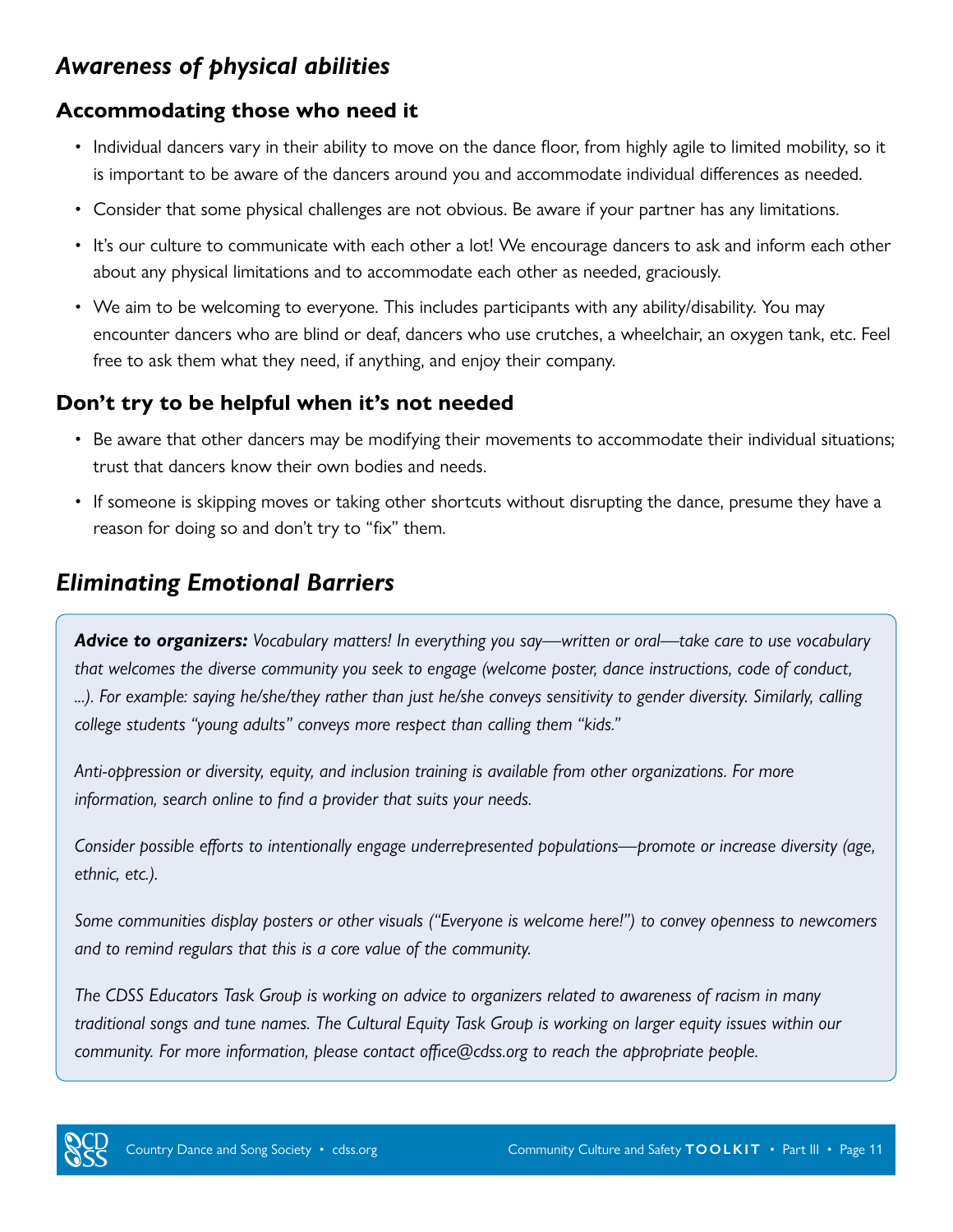#### **Insensitivity and harassment**

- Sexual harassment and predation are not tolerated in our dance community. We strive to be kind here. Please seek out the dance host, if anything makes you uncomfortable at the dance.
- Sexual harassment and predation are not tolerated in our dance community. Please refer to our complete code of conduct for details on behavior and consequences.
- Harassment and predation are not tolerated and are covered in our code of conduct. Insensitivity and offense are nuanced challenges that require awareness and sometimes education and/or modulation.
- Please refrain from sexual innuendo, and think carefully before commenting on a dancer's appearance, ethnic heritage, or any other potentially sensitive topic.

#### **Welcoming marginalized populations; being aware of and avoiding microaggressions**

**Definition:** Microaggression is a term used for brief and commonplace daily verbal, behavioral, or environmental indignities, whether intentional or unintentional, that communicate hostile, derogatory, or negative prejudicial slights and insults toward any group, particularly culturally marginalized groups.

- We value diversity and strive for respect for everyone. Microaggression refers to brief and commonplace verbal, behavioral, or environmental indignities, intentional or not, that communicate derogatory or hostile prejudice in the form of slights or insults toward a particular group. We encourage our community to be aware of individuals' differences and to be aware of and avoid any microaggression on or off the dance floor.
- Avoid verbal or environmental unfriendliness when approaching dancers whom you don't know well.

*Advice to organizers: Regarding marginalized populations: Address prejudice, beratement, and verbal harassment in policy documents. Then cross-reference them here—explain that overt offense is a policy violation, while microaggression is a culture, courtesy, and etiquette concern.*

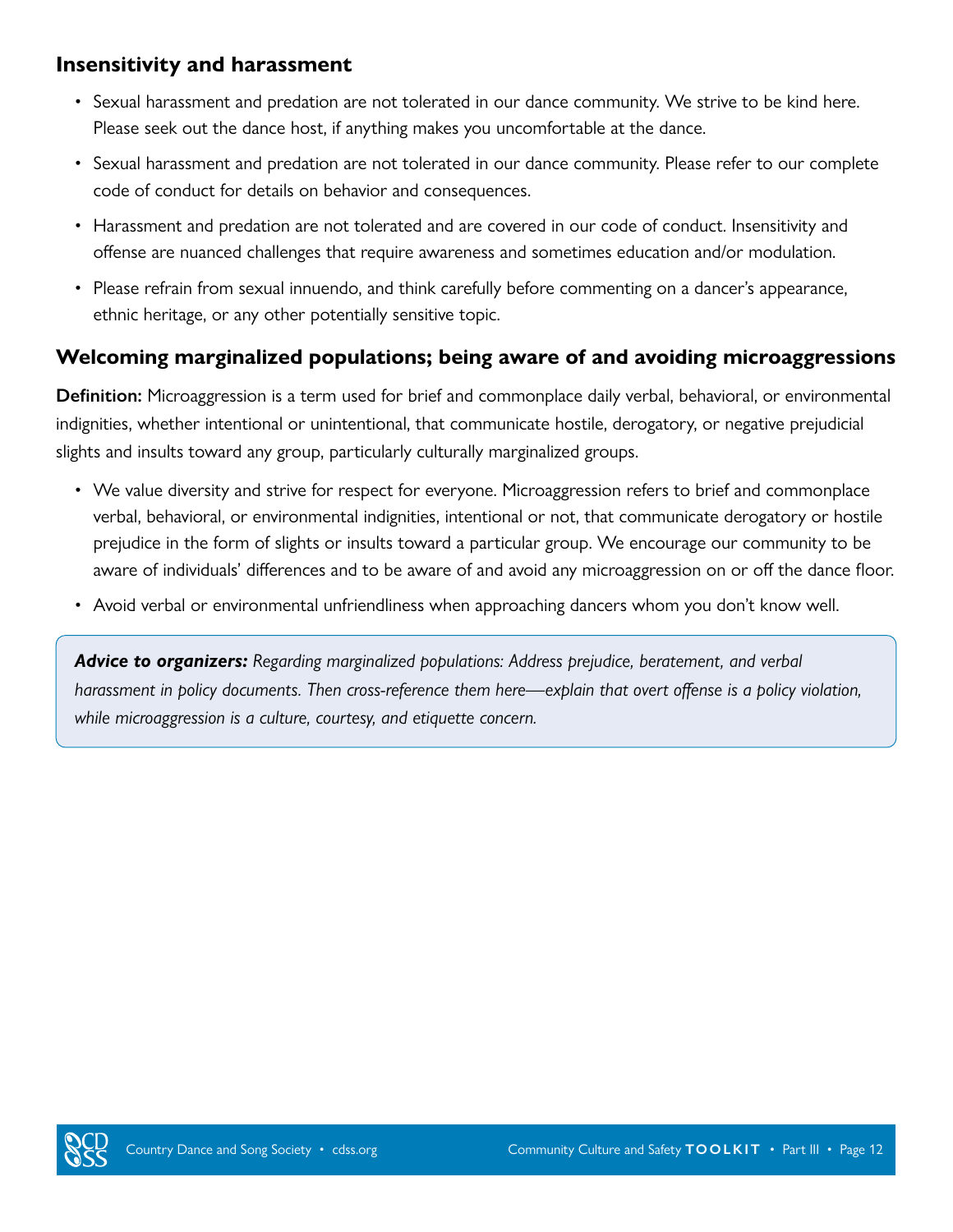#### *Body comments*

- "Have you lost weight?", while meant as a compliment, can make a person feel their body is being scrutinized and judged. You don't know what might be going on with someone—maybe they lost weight due to illness or gaining is healthy for them.
- "That's a pretty dress" or "great shirt!" is better than "that dress looks great **on you"**—comments about bodies can be intrusive, even if well-intended. Comments about clothing are less personal. Focus on the clothing or the art of someone's costume, rather than the person's physique.
- Unsolicited comments, even well-intended ones, about any aspect of appearance, can make people uncomfortable.
- Any comment about a person's appearance may have a negative effect, regardless of the speaker's intent. It's a boundary thing. When in doubt, leave it out.
- Some people feel put-upon when people exclaim "Smile!" The implication is that their resting face is unattractive.

#### *Gender language*

*Note to organizers: Some people feel that use of gendered role-terms (e.g., ladies and gents) falls under the umbrella of microaggression toward LGBTQ+ dancers. We do not address role-terms in this section of the Toolkit. Please see [additional resources](https://www.cdss.org/resources/resource-portal/callers#gender-free-and-positional-calling) for discussion on how to address this question in your community and form a local policy in a positive way.*

#### *Other microaggressions*

Stereotypes and assumptions about or evaluations of people based on their appearance can be unconscious, and when they come out in conversation they can be very hurtful and make people feel othered. These can be about race and ethnicity, religion, age, class, national origin, sexual orientation, gender identity, and many other qualities. Some examples:

- In 2007, some people commented on how articulate Barack Obama was, implying that that is unusual for black men. If you are surprised by learning information that contradicts a stereotype you hold, try to keep that to yourself in the moment, and think about why you had that response.
- Asking people who don't appear white, "Where are you from?" and disbelieving their answer is a microaggression.
- Saying, "Wow, you sure are spry," to someone over 40 implies that contra dancing is only for people of a certain age or fitness level. Saying, "Are you sure you're at the right dance?" to a 20-something at an English country dance implies they are not mature enough or somehow won't be skilled enough for the dance. These are microaggressions.

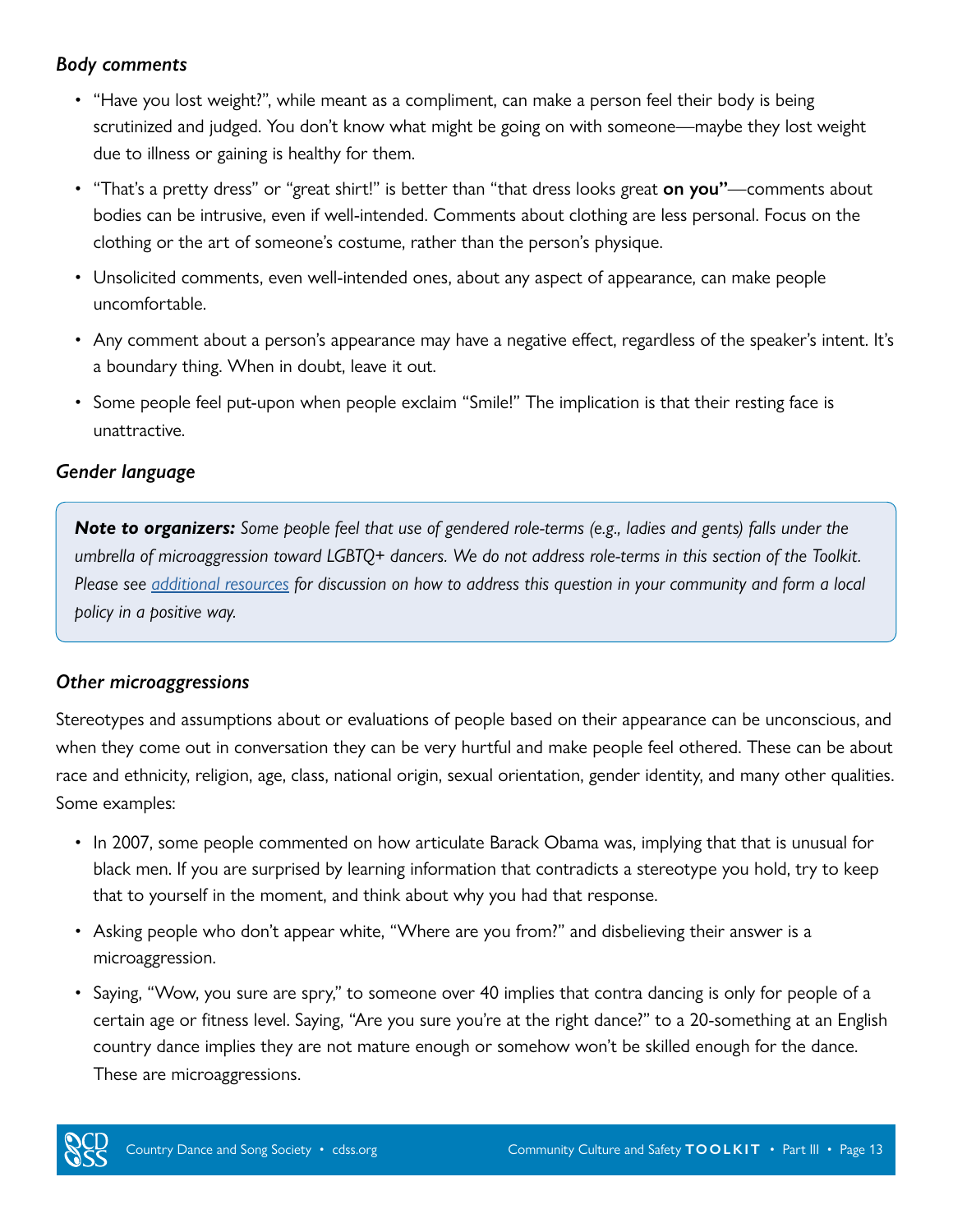#### **Booking ahead**

*Advice to organizers: Booking ahead is a delicate question of inclusivity—too much to put into this section of the Toolkit—but an important issue to consider and address as a community. We suggest that you carry out a community input process (or leadership discussion) to agree on the guidelines that feel right for your community.*

- Booking ahead works against community building. Dancers who book ahead are minimizing their connection to the larger group—a new friend is waiting to meet them tonight!
- Be willing to dance with many different partners, including ones you have not met before.
- Balance your selection of partners between favorites, new friends, and people sitting out.

#### **Singles welcome**

- The dancing is done in sets of couples and is very social and interactive. One or more callers provide instructions, and there is a tradition of friendliness and changing of partners. One need never hesitate to come alone.
- Everyone is welcome! No partner or previous dance experience is necessary. Come alone, or bring a friend!
- It is our culture to change partners throughout the evening, even couples who attend together. This helps singles integrate seamlessly in finding a new partner for each dance.

#### **Attitude**

- Strive to be flexible, welcoming, and non-judgmental in your attitude and expressions. Be your best self.
- Be friendly to new dancers, supporting them as they learn about your community. Remain sensitive to how much conversation and coaching new dancers appreciate.
- Some new dancers appreciate a lot of interaction as a warm welcome, while others prefer the opportunity to figure things out on their own. Try to be aware of different people's reactions and adjust your initiative accordingly. Some people may feel "pounced upon" even if the welcomer did not intend to be aggressive.
- Be willing to dance with many different partners.
- Show appreciation for the organizers, musicians, caller, sound tech, etc. If you have complaints or concerns, express them with respect.

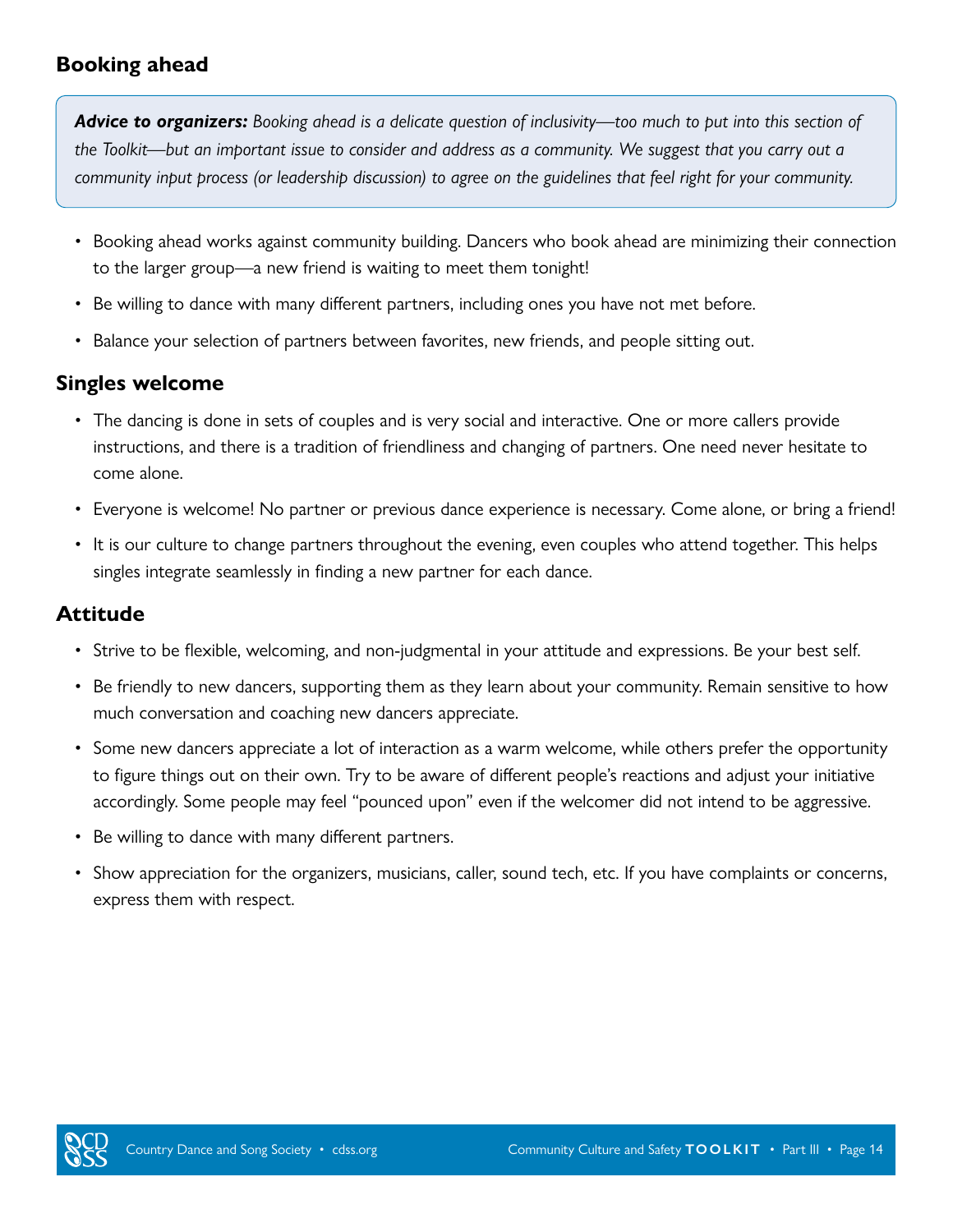#### **Promoting a culture of consent**

*See also ["Communication"](#page-2-1) and ["Flourishes"](#page-6-1) (under ["Dance Atmosphere"](#page-4-1)), above. These three are intricately interwoven.*

- Get consent for flourishes or for more energetic dancing: Do you like to twirl? Do you like to swing fast?
- Every dance move is an interaction between two or more people. Invite another dancer in; do not force them.
- Before you have permission to flourish with someone, you have to develop a rapport with them. You have to get to know their preferences, their dance skills, and their comfort level.
	- The contra dance culture does embrace some level of free-spiritedness and friendly flirtation, but it has NOT discarded mutual respect as a primary tenet.
	- Consent is about communication. Receiving consent includes verbal communication and physical cues. If someone resists a move or pushes you away, respect the response—don't do it again.
- Feedback:
	- It is common in our dance environment to give each other feedback. If anything makes you uncomfortable, speak up right away and let the person know.
	- If you don't feel comfortable giving feedback to a dancer, please approach an organizer. They can help as needed. At the very least, it's helpful to know if someone is making others uncomfortable in case it is a recurring pattern.
- Never lift anyone without their explicit consent, especially children or any dancer who is easily picked up.

#### **Take care of yourself**

- If you're tired (physically or emotionally), feel free to take a break.
	- Dancing is exercise—be sure to drink plenty of water.
	- Wash your hands after dancing—see **["Health, hygiene, and related accessibility issues"](#page-9-0)** above.
	- Wear comfortable shoes, and clothes that allow movement.
- Talk to your partners:
	- I'm dizzy. Can we slow down?
	- My shoulder/wrist/hand hurts. Can we find an easier way to swing/allemande?
	- Thanks. That swing was perfect.
- See **["Communication"](#page-2-1)** section above for more detail.
- If you have an injury, tell people verbally, or flag it by wearing a brace, red bandana, or badge.

#### **Comfort with close proximity**

In many kinds of dancing, you are brought into close contact with others. Comfort with close proximity varies among dancers. Accommodate individual differences as needed. Be aware of body language and facial expressions. Don't pull anyone in closer if they seem uncomfortable or resistant.

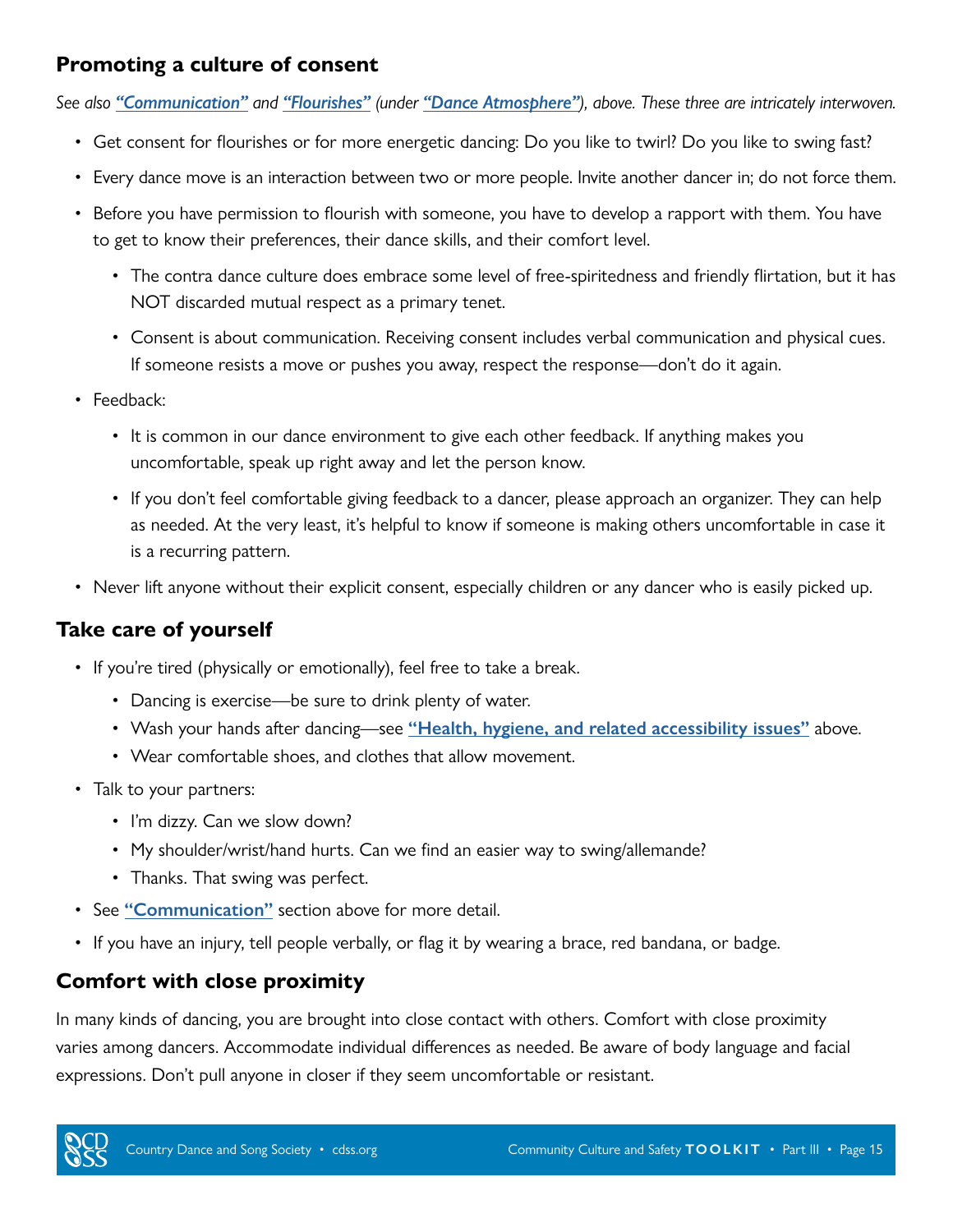### *Eliminating Socioeconomic Barriers*

#### **Cost of admission**

*Note to Organizers: This section is not really part of culture and etiquette, but rather simply examples of how some communities have set their admissions policies to help eliminate cost barriers:*

- Consider sliding scale or other options to support dancers on tight budgets, e.g.:
	- \$20 supporters
	- \$12 non-members
	- \$10 members
	- \$6 students or low-income
	- or pay what you can
- Admission: \$6–\$12. (When people hand over a \$10 or \$20, ask how much change they want, or how many people this is covering.)
- We offer a work-trade option for volunteering. Sign up to help us run the dance (openers, closers, doorstaffing), and as a token of thanks, we'll invite you to dance for free.
- This dance follows our "pay what you can" policy: We suggest \$10/person to cover costs, but please come and pay what works best for you.

#### **Expectations for footwear and clothing**

- Please wear soft-soled, non-marking shoes to protect the floor. We recommend smooth-soled shoes for good gliding. Basic sneakers are fine, but rubber soles stick, rather than sliding. A good solution is to wear old socks OVER the toe of the shoe.
- We recommend wearing clean, comfortable shoes to keep the floor clean, and breathable clothes that allow easy movement. Nothing fancy is required!
- Please carry in clean-soled shoes so as not to track in dirt and damage the floor.
- Festive dress—whatever that means to you (and fragrance-free! Please see the **["Health, hygiene, and](#page-9-0)  [related accessibility issues"](#page-9-0)** section above).
- *• (When the event is a costume event:)* Costumes admired but not required.

#### **Transportation**

- Dancers in need of transportation may contact organizers.
- Here in (city name) we often meet for carpooling to dances at the  $\_\_$  parking lot. Feel free to show up and join the carpool. Contact \_\_\_\_\_ for more info about ride-sharing.

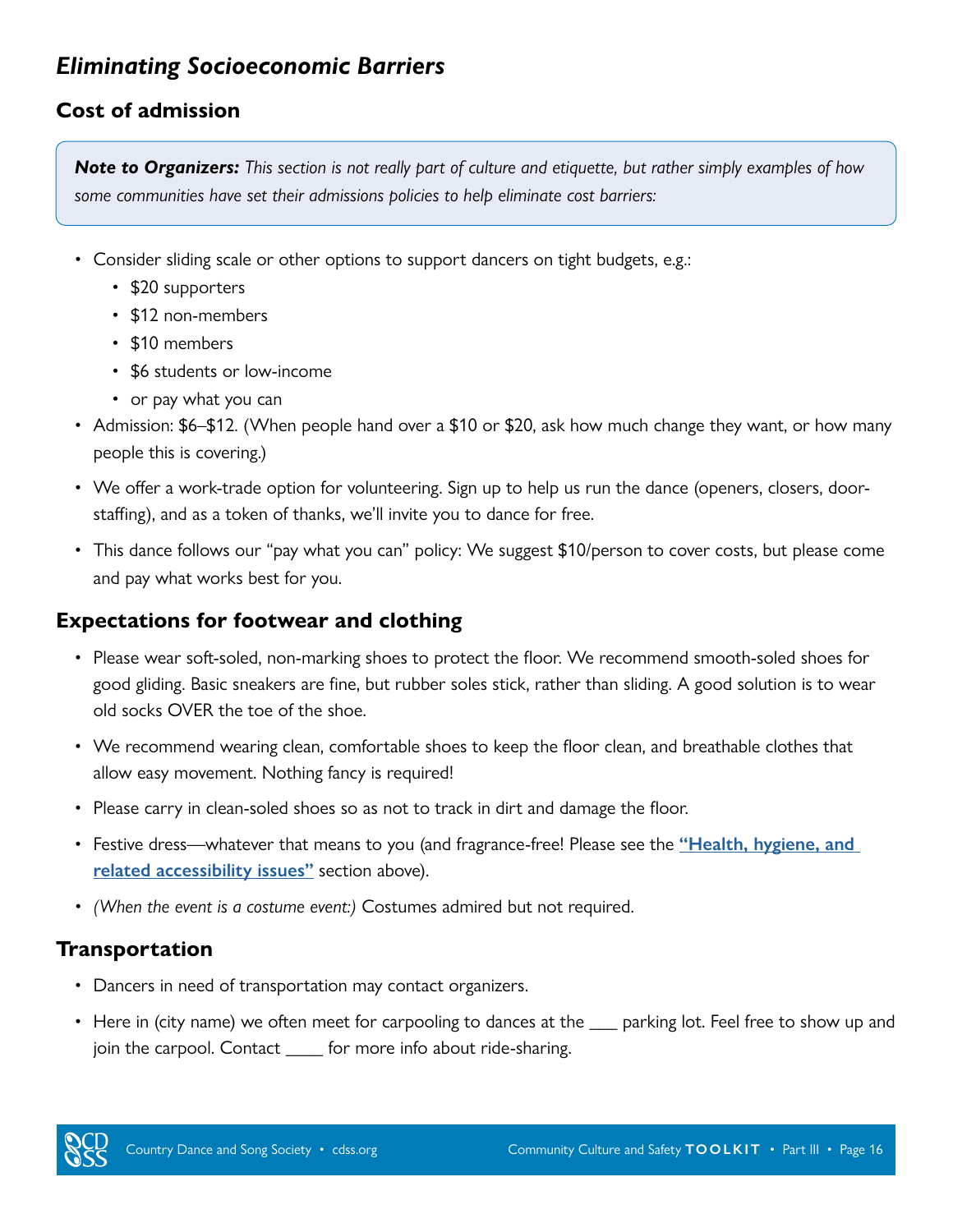# **Dealing with Problems**

*Advice to organizers: It is common for first-time attendees to have a discomfiting experience and never return. If encouraging reporting is something you want to do, the language you choose from this section needs to be communicated verbally at each dance. New dancers will not read your written guidelines during their first evening. Announce at each event that, as organizers, you encourage reporting, and will take every comment seriously. You might also post a small sign at the door and in the bathrooms, and perhaps hand out a small postcard aimed at newcomers with the most essential points of these etiquette norms, especially welcoming feedback.* 

### *Reporting*

#### **Encouraging reporting**

- If anyone makes you feel unsafe, uncomfortable, or embarrassed, you can address it with them directly during or after the dance.
	- If you're not comfortable addressing it with them, we encourage you to approach one of the organizers *[note local ID method],* who will work with you to resolve the situation in a way that helps you feel safe and comfortable. This will typically involve the committee members reminding the dancer of our community standards, and asking them to change their behavior.
	- For full details about our complaint response procedures, please see this policy document. *[Add local detail for where to find it.]*
- If someone treats you in a way that is intrusive or unwelcoming, or makes you feel unsafe, we want to know. If we don't know about it, we can't address it.
- If you would warn your friends to avoid someone, it is worth reporting. We won't know that there is a pattern of inappropriate behavior unless people report single incidents.

#### **Response to reports**

*Note to organizers: Your complaint response procedures should be a separate document that you provide to your community. Complaint Procedures are the topic of Part IV of this Toolkit. See the [Resource Portal](https://www.cdss.org/resources/resource-portal/organizers#cdss-publications-3) for some resources to get started. Once you have developed your own complaint policies and procedures, you can reference them at this point in your own etiquette guidelines.*